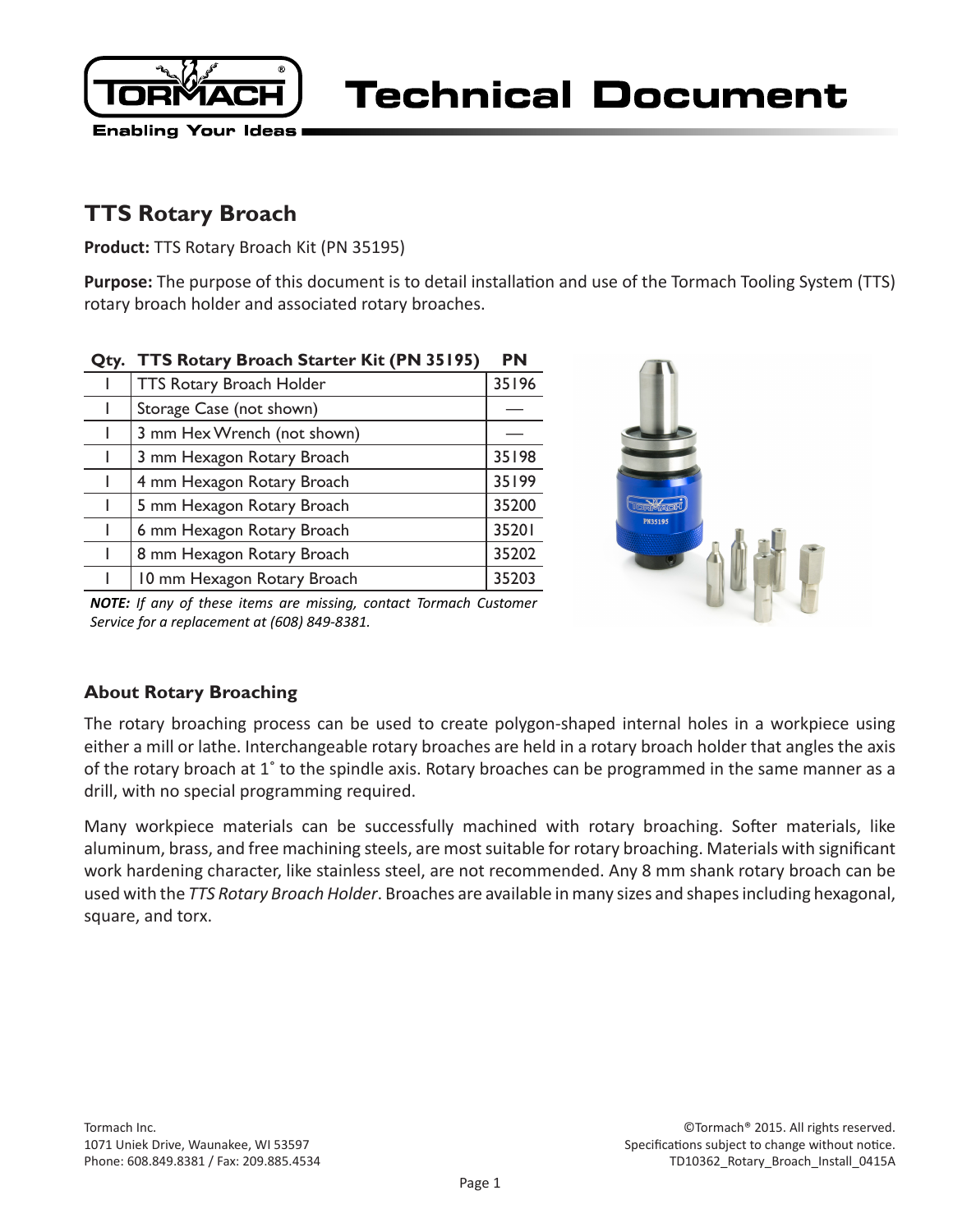

**Technical Document** 

## **Using the TTS Rotary Broach Holder**

#### **Installing Broaches**

1. Using the *3 mm Hex Wrench,* loosen *Set Screw*  on the *TTS Rotary Broach Holder* (see **Figure 1**).



**Figure 1**

2. Insert a *Rotary Broach* into the *TTS Rotary Broach Holder*; align *Set Screw* with *Flat* on *Rotary Broach* (see **Figure 2**).



- **Figure 2**
- 3. Tighten *Set Screw* to secure *Rotary Broach* in place (see **Figure 1**).

*NOTE: The TTS Rotary Broach Holder has a sealed spindle cartridge and is not serviceable.*